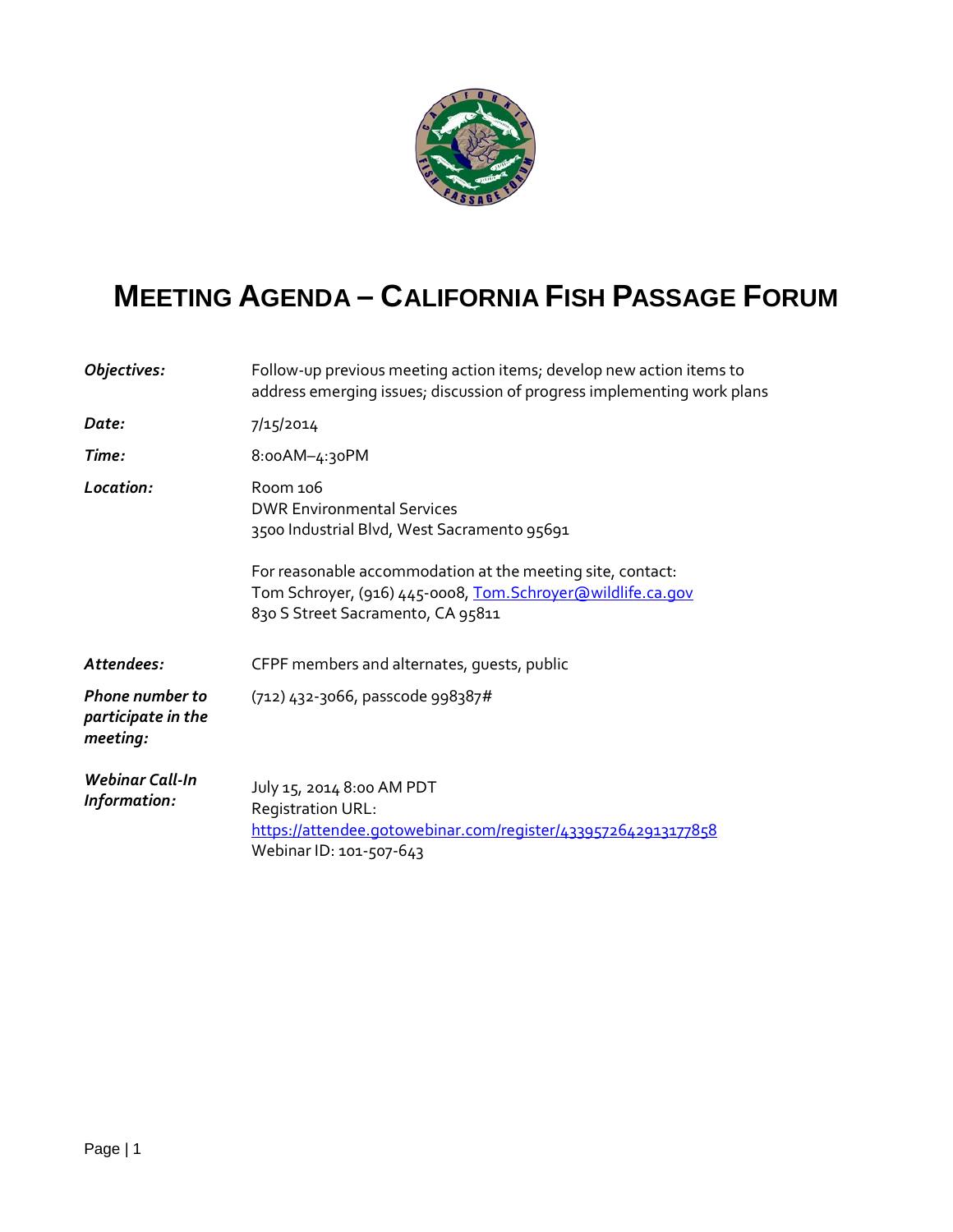## **AGENDA ITEMS – JULY 15, 2014 OUTCOMES**

| 8:00AM-8:30AM   | Welcome and introductions - review of agenda:<br>Introductions of Forum members and quests,<br>housekeeping, agenda review, announcements, review<br>action items from previous meeting - receive updates<br>from Forum members on their respective action items<br>from the April 2014 meeting (Appendix A) (L.<br>DeBruyckere) |                             |
|-----------------|----------------------------------------------------------------------------------------------------------------------------------------------------------------------------------------------------------------------------------------------------------------------------------------------------------------------------------|-----------------------------|
| 8:30AM-9:00AM   | Forum MOU-Forum members will discuss the status of<br>the Forum MOU (Appendix B) and decide on key next<br>steps to ensure the document is signed in 2015 (Michael<br>Bowen)                                                                                                                                                     | <b>DECISION</b>             |
| 9:00AM-9:15AM   | Forum bylaws-All edits to Forum bylaws have been<br>incorporated (Appendix C) and Forum members will be<br>asked to vote to approve the bylaws (Michael Bowen)                                                                                                                                                                   | <b>DECISION</b>             |
| 9:15AM-9:30AM   | Forum application for funding-Changes were made to<br>the Forum application for funding (the document the<br>Forum distributes to potential grant recipients for<br>project support); Forum members will be asked to<br>approve amended application (Appendix D)(Lisa<br>DeBruyckere)                                            | <b>DECISION</b>             |
| 9:30AM-10:00AM  | <b>Budget updates-The multistate conservation grant,</b><br>Forum coordinator, and Forum NFHP budget will be<br>reviewed (Appendix E) (Forum Governance Committee<br>members)                                                                                                                                                    | <b>INFORMATION</b>          |
| 10:00AM-10:15AM | <b>BREAK</b>                                                                                                                                                                                                                                                                                                                     |                             |
| 10:15AM-10:30AM | Annual Work Plan (Appendix F)-Governance<br>Committee Work Plan Update and Next Steps<br>Discuss roles and responsibilities of Permitting<br>Ξ<br>and Policy Committee - opportunities to expand                                                                                                                                 | <b>INFORMATION/DECISION</b> |
| 10:30AM-10:45AM | Annual Work Plan (Appendix G)-Science and Data<br>Committee Work Plan Update and Next Steps                                                                                                                                                                                                                                      | <b>INFORMATION/DECISION</b> |
| 10:45AM-11:00AM | Annual Work Plan (Appendix H)-Engineering Working<br>Group Work Plan Update and Next Steps                                                                                                                                                                                                                                       | <b>INFORMATION/DECISION</b> |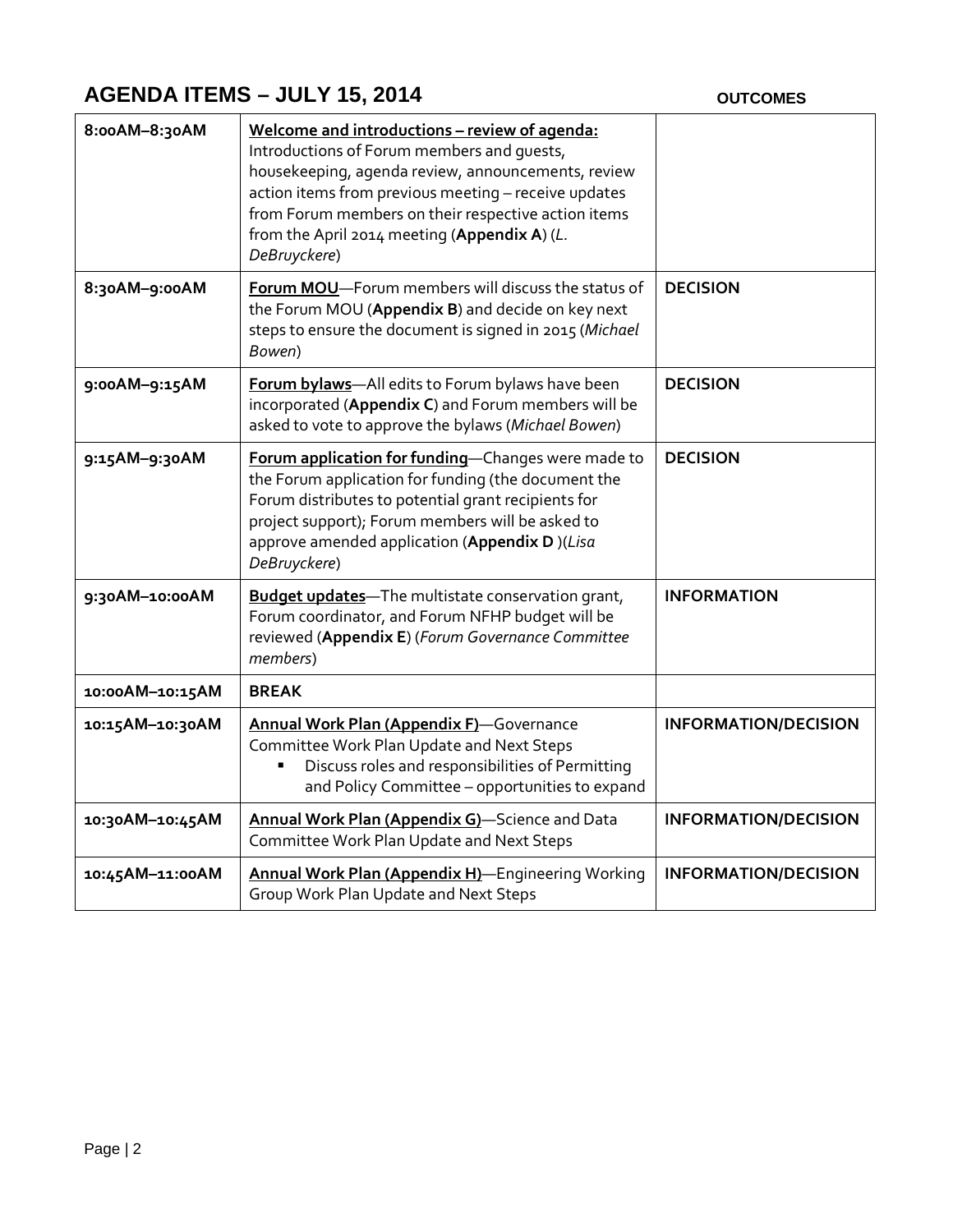| 11:00AM-11:15AM | Annual Work Plan (Appendix I)-Outreach and<br>Education Committee Work Plan Update and Next<br><b>Steps</b><br>Forum members will discuss whether or not<br>$\blacksquare$<br>the Forum wishes to seek matching funding for<br>the full blown HD study (estimated \$55K-<br>\$65K), conduct a scaled down version of the<br>study for \$20K, or fund a literature/scientific<br>review of knowledge and fish response to fish<br>passage improvement projects in California. | <b>INFORMATION/DECISION</b><br>1. Ask Forum to provide<br>bios, photos, and 3-5<br>examples of fish passage<br>barrier removal projects.<br>2. Ask Forum members for<br>names/organizations of<br>potential Forum members. |
|-----------------|------------------------------------------------------------------------------------------------------------------------------------------------------------------------------------------------------------------------------------------------------------------------------------------------------------------------------------------------------------------------------------------------------------------------------------------------------------------------------|----------------------------------------------------------------------------------------------------------------------------------------------------------------------------------------------------------------------------|
| 11:15AM-11:45AM | Caltrans letter-Forum members will review and<br>discuss sending a proposed letter to Caltrans (Appendix<br>J) that addresses issues associated with remediation of<br>fish passage barriers along state highways (Bob<br>Pagliuco, Michael Bowen)                                                                                                                                                                                                                           | <b>INFORMATION/DECISION</b>                                                                                                                                                                                                |
| 11:45AM-1:00PM  | <b>LUNCH</b>                                                                                                                                                                                                                                                                                                                                                                                                                                                                 |                                                                                                                                                                                                                            |
| 1:00PM-2:00PM   | <b>Instream Flow, Hydraulic Connectivity, and Fish</b><br>Passage-State Water Resources Control Board<br>presentation on instream flow matters as they relate to<br>hydraulic connectivity and fish passage (Dan Schultz)                                                                                                                                                                                                                                                    | <b>INFORMATION</b>                                                                                                                                                                                                         |
| 2:00PM-2:30PM   | <b>Water Conservation Projects to Preserve Instream</b><br>Flow for Steelhead-A Trout Unlimited presentation on<br>ways to develop, fund, permit, and implement projects<br>that increase instream flow (Matt Clifford)                                                                                                                                                                                                                                                      | <b>INFORMATION</b>                                                                                                                                                                                                         |